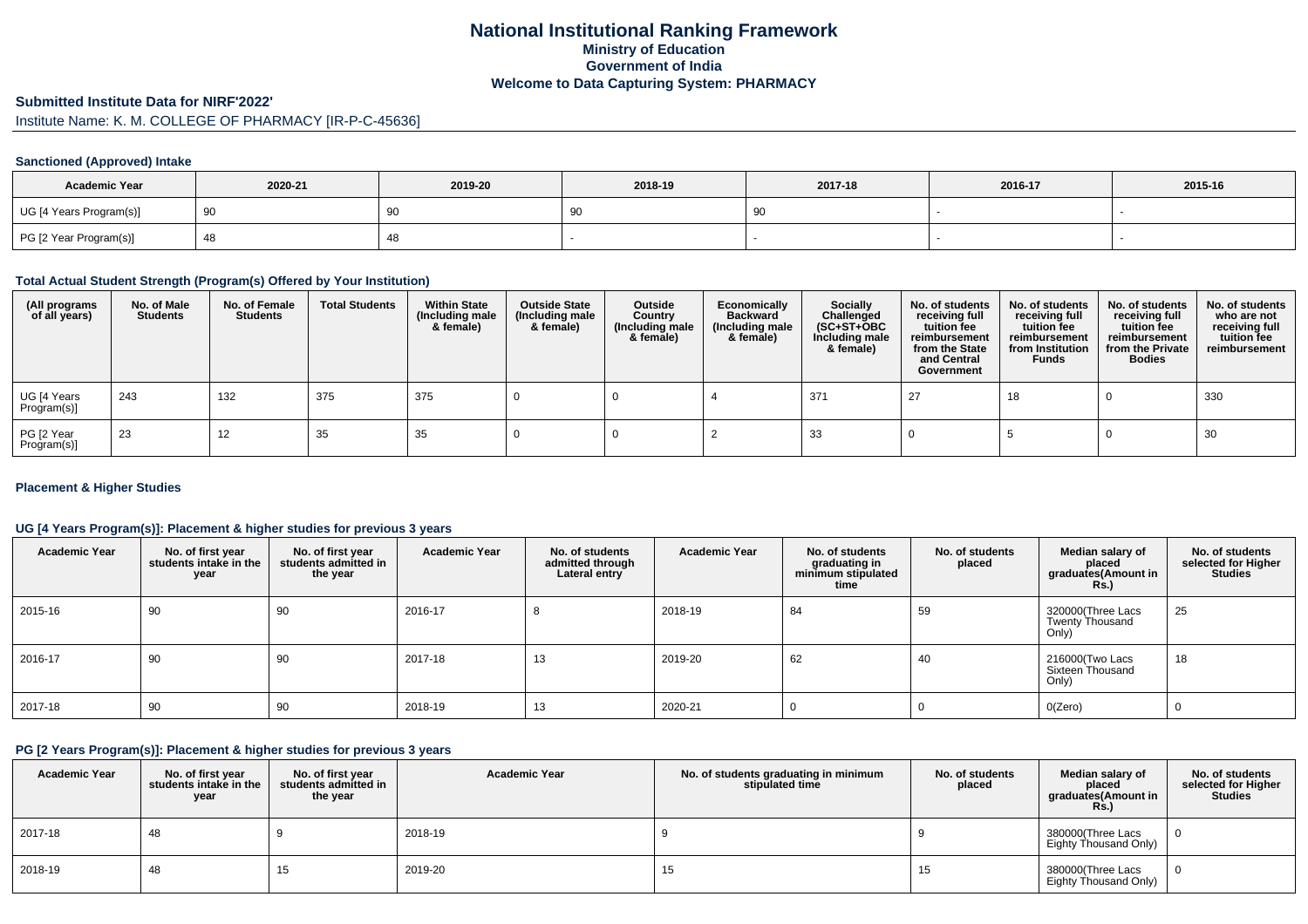| 2020-21<br>2019-20 | 0(Zero) |  |
|--------------------|---------|--|
|--------------------|---------|--|

#### **Ph.D Student Details**

| Ph.D (Student pursuing doctoral program till 2020-21 Students admitted in the academic year 2020-21 should not be entered here.) |         |                       |         |  |  |
|----------------------------------------------------------------------------------------------------------------------------------|---------|-----------------------|---------|--|--|
|                                                                                                                                  |         | <b>Total Students</b> |         |  |  |
| Full Time                                                                                                                        |         |                       |         |  |  |
| Part Time                                                                                                                        |         |                       |         |  |  |
| No. of Ph.D students graduated (including Integrated Ph.D)                                                                       |         |                       |         |  |  |
|                                                                                                                                  | 2020-21 | 2019-20               | 2018-19 |  |  |
| Full Time                                                                                                                        |         |                       |         |  |  |
| Part Time                                                                                                                        |         |                       |         |  |  |

## **Financial Resources: Utilised Amount for the Capital expenditure for previous 3 years**

| <b>Academic Year</b>                                                                                 | 2020-21                                                                  | 2019-20                                                                       | 2018-19                                                         |  |  |  |
|------------------------------------------------------------------------------------------------------|--------------------------------------------------------------------------|-------------------------------------------------------------------------------|-----------------------------------------------------------------|--|--|--|
|                                                                                                      | <b>Utilised Amount</b>                                                   | <b>Utilised Amount</b>                                                        | <b>Utilised Amount</b>                                          |  |  |  |
| Annual Capital Expenditure on Academic Activities and Resources (excluding expenditure on buildings) |                                                                          |                                                                               |                                                                 |  |  |  |
| Library                                                                                              | 94805 (Ninety Four thousand Eight Hundred and Five Only)                 | 30289 (Thirty Thousand Two eighty Nine only)                                  | 287000 (Two Lacs Eighty Seven Thousand only)                    |  |  |  |
| New Equipment for Laboratories                                                                       | 0 (zero)                                                                 | 0 (zero)                                                                      | 385000 (Three Lacs Eighty Five Thousand Only)                   |  |  |  |
| Other expenditure on creation of Capital Assets (excluding<br>expenditure on Land and Building)      | 2036112 (Twenty Lacs Thirty Six Thousand One Hundred and<br>Twelve Only) | 1654714 (Sixteen Lacs Fifty Four Thousand Seven Hundred<br>and Fourteen only) | 9711600 (Ninety Seven Lacs Eleven Thousand Six Hundred<br>only) |  |  |  |

# **Financial Resources: Utilised Amount for the Operational expenditure for previous 3 years**

| <b>Academic Year</b>                                                                                                                                                                            | 2020-21                                                                                 | 2019-20                                                                                 | 2018-19                                                                     |  |  |  |
|-------------------------------------------------------------------------------------------------------------------------------------------------------------------------------------------------|-----------------------------------------------------------------------------------------|-----------------------------------------------------------------------------------------|-----------------------------------------------------------------------------|--|--|--|
|                                                                                                                                                                                                 | <b>Utilised Amount</b>                                                                  | <b>Utilised Amount</b>                                                                  | <b>Utilised Amount</b>                                                      |  |  |  |
| <b>Annual Operational Expenditure</b>                                                                                                                                                           |                                                                                         |                                                                                         |                                                                             |  |  |  |
| Salaries (Teaching and Non Teaching staff)                                                                                                                                                      | 15480569 (One Crore Fifty Four Lacs Eighty Thousand Five<br>Hundred and Sixy Nine Only) | 17911709 (One Crore Seventy Nine Lacs Eleven Thousand<br>Seven Hundred and Nine Only)   | 170221400 (One Crore Seventy Lacs Twenty one Thousand<br>Four Hundred Only) |  |  |  |
| Maintenance of Academic Infrastructure or consumables and<br>other running expenditures (excluding maintenance of hostels<br>and allied services, rent of the building, depreciation cost, etc) | 3136769 (Thirty One Lacs Thirty Six Thousand Seven Hundred<br>and Sixty Nine Only)      | 3874277 (Thirty Eight Lacs Seventy Four Thousand Two<br>Hundred and Seventy Seven Only) | 5329800 (Fifty Three Lacs Twenty nine Thousand and Eight<br>Hundred Only    |  |  |  |
| Seminars/Conferences/Workshops                                                                                                                                                                  | 53688 (Fifty Three Thousand Six Hundred and Eighty Eight<br>only)                       | 672000 (Six Lacs Seventy Two Thousand only)                                             | 795100 (Seven Lacs Ninety five Thousand One Hundred Only)                   |  |  |  |

**IPR**

| Calendar year            | 2020 | 2019 | 2018 |
|--------------------------|------|------|------|
| No. of Patents Published |      |      |      |
| No. of Patents Granted   |      |      |      |

# **Sponsored Research Details**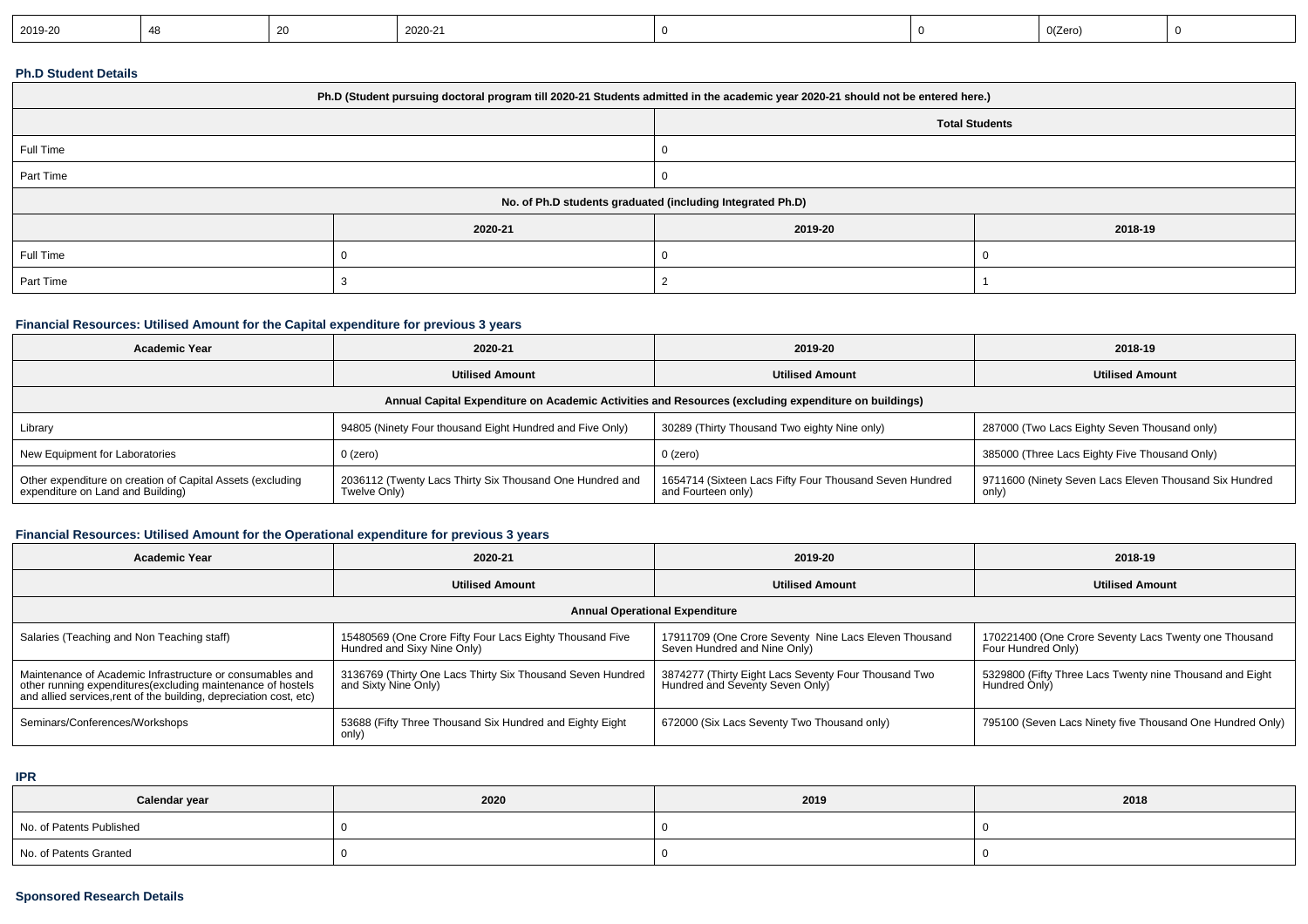| <b>Financial Year</b>                    | 2020-21 | 2019-20 | 2018-19               |
|------------------------------------------|---------|---------|-----------------------|
| Total no. of Sponsored Projects          |         |         |                       |
| Total no. of Funding Agencies            |         |         |                       |
| Total Amount Received (Amount in Rupees) |         |         | 240000                |
| Amount Received in Words                 | Zero    | Zero    | Twenty Four Lacs Only |

# **Consultancy Project Details**

| <b>Financial Year</b>                    | 2020-21                               | 2019-20                               | 2018-19                               |
|------------------------------------------|---------------------------------------|---------------------------------------|---------------------------------------|
| Total no. of Consultancy Projects        | 32                                    | 30                                    | 36                                    |
| Total no. of Client Organizations        |                                       |                                       | 15                                    |
| Total Amount Received (Amount in Rupees) | 1632000                               | 1536000                               | 1462000                               |
| Amount Received in Words                 | Sixteen lacs Thirty Two Thousand Only | Fifteen Lacs Thirty Six Thousand Only | Fourteen Lacs Sixty Two Thousand Only |

## **PCS Facilities: Facilities of physically challenged students**

| 1. Do your institution buildings have Lifts/Ramps?                                                                                                         | Yes, more than 80% of the buildings |
|------------------------------------------------------------------------------------------------------------------------------------------------------------|-------------------------------------|
| 2. Do your institution have provision for walking aids, including wheelchairs and transportation from one building to another for<br>handicapped students? | Yes                                 |
| 3. Do your institution buildings have specially designed toilets for handicapped students?                                                                 | Yes, more than 60% of the buildings |

# **Faculty Details**

| Srno | Name                            | Age | Designation                                         | Gender | Qualification | <b>Experience (In</b><br>Months) | <b>Currently working</b><br>with institution? | <b>Joining Date</b> | <b>Leaving Date</b>      | <b>Association type</b> |
|------|---------------------------------|-----|-----------------------------------------------------|--------|---------------|----------------------------------|-----------------------------------------------|---------------------|--------------------------|-------------------------|
|      | <b>HARIHARAN A G</b>            | 43  | Professor                                           | Male   | Ph.D          | 246                              | Yes                                           | 01-07-2016          | $\sim$                   | Regular                 |
| 2    | <b>ABIRAMI A</b>                | 42  | Associate Professor                                 | Female | Ph.D          | 170                              | Yes                                           | 01-06-2007          | $\sim$                   | Regular                 |
| 3    | MOHAMED HALITH<br>S.            | 41  | Professor                                           | Male   | Ph.D          | 238                              | Yes                                           | 23-01-2008          | $\sim$                   | Regular                 |
| 4    | SUNDARAPANDIA<br>N <sub>M</sub> | 48  | Dean / Principal /<br>Director / Vice<br>Chancellor | Male   | Ph.D          | 278                              | Yes                                           | 16-06-1998          | $\overline{\phantom{a}}$ | Regular                 |
| 5    | <b>SHANKARD</b>                 | 42  | Associate Professor                                 | Male   | M. Pharm      | 220                              | Yes                                           | 14-06-2013          | $\sim$                   | Regular                 |
| 6    | CHIDAMBARANAT<br><b>HAN M</b>   | 45  | Professor                                           | Male   | Ph.D          | 241                              | Yes                                           | 01-06-2005          | $\sim$                   | Regular                 |
|      | PACKIALAKSHMI M                 | 58  | Professor                                           | Female | M. Pharm      | 251                              | Yes                                           | 04-06-2014          | $\sim$                   | Regular                 |
| 8    | THIRUPATHI K                    | 48  | Professor                                           | Male   | M. Pharm      | 273                              | Yes                                           | 01-11-1999          | $\sim$                   | Regular                 |
| 9    | <b>NALINI G</b>                 | 46  | Professor                                           | Female | Ph.D          | 199                              | Yes                                           | 03-01-2005          | $\sim$                   | Regular                 |
| 10   | <b>JEGAN N</b>                  | 43  | Associate Professor                                 | Male   | M. Pharm      | 136                              | Yes                                           | 07-01-2014          | $\sim$                   | Regular                 |
| 11   | <b>JEYASUNDARIK</b>             | 45  | Associate Professor                                 | Female | M. Pharm      | 150                              | Yes                                           | 01-06-2009          | $\sim$                   | Regular                 |
| 12   | VENKATESWARAN                   | 43  | Professor                                           | Male   | Ph.D          | 170                              | Yes                                           | 01-03-2008          | $\sim$                   | Regular                 |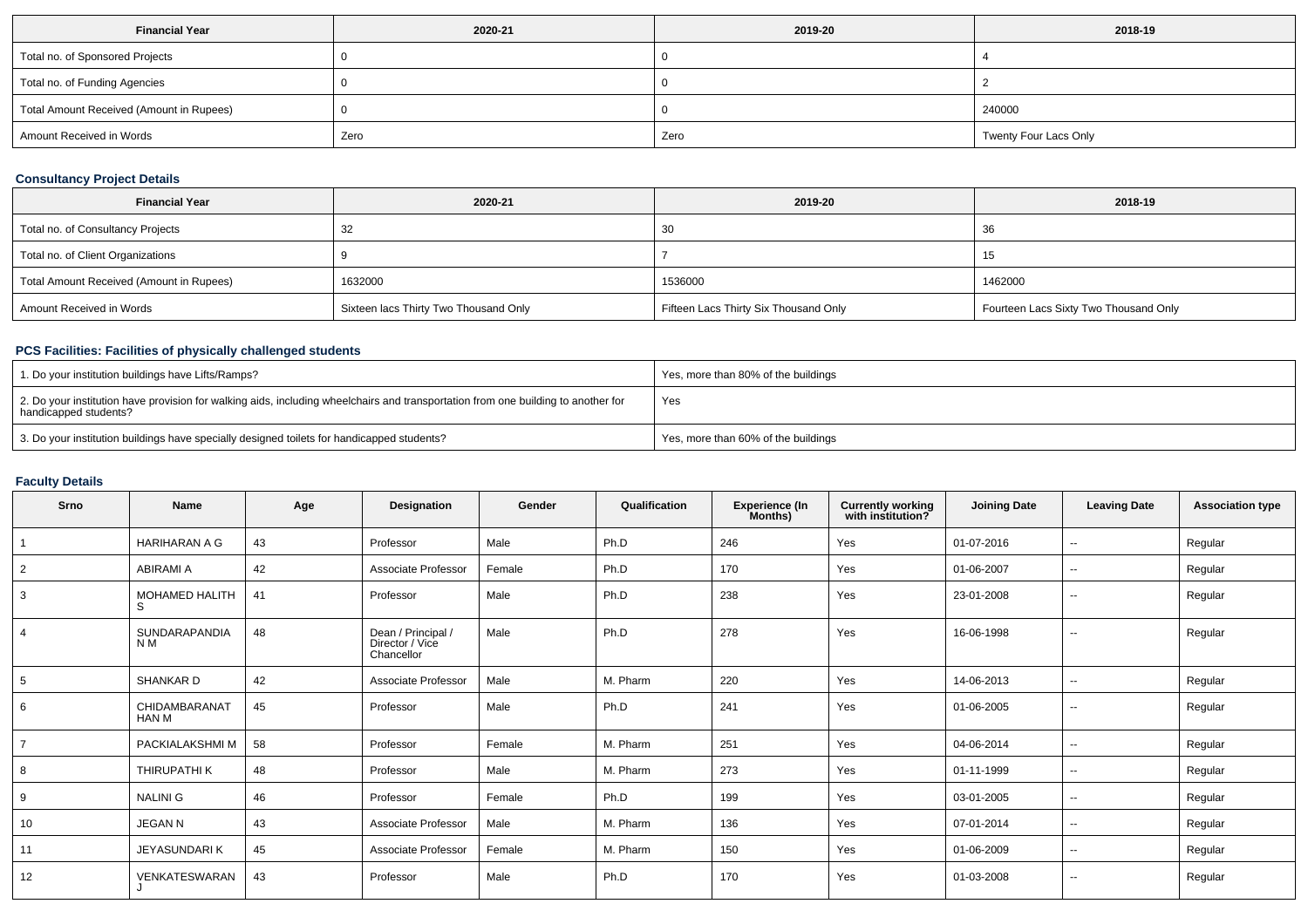| 13 | ASHOK K R                           | 41 | <b>Assistant Professor</b> | Male   | M. Pharm       | 204            | Yes | 25-10-2004 | ⊶.                       | Regular |
|----|-------------------------------------|----|----------------------------|--------|----------------|----------------|-----|------------|--------------------------|---------|
| 14 | <b>KARTHIKEYAN R</b>                | 41 | Associate Professor        | Male   | Ph.D           | 128            | Yes | 14-11-2011 | ⊷.                       | Regular |
| 15 | SASIKUMAR S                         | 40 | <b>Assistant Professor</b> | Male   | M. Pharm       | 199            | Yes | 05-01-2005 | $\overline{\phantom{a}}$ | Regular |
| 16 | SUHUNARAJ S                         | 39 | <b>Assistant Professor</b> | Male   | M. Pharm       | 151            | Yes | 01-06-2009 | $\overline{\phantom{a}}$ | Regular |
| 17 | <b>RAMESH P</b>                     | 42 | <b>Assistant Professor</b> | Male   | M. Pharm       | 150            | Yes | 01-07-2009 | -−                       | Regular |
| 18 | PANDIYARAJAN V                      | 45 | <b>Assistant Professor</b> | Male   | M. Pharm       | 130            | Yes | 20-09-2010 | $\sim$                   | Regular |
| 19 | ARUNA A                             | 38 | <b>Assistant Professor</b> | Female | M. Pharm       | 130            | Yes | 25-09-2012 | ⊶.                       | Regular |
| 20 | <b>BOOPATHIM</b>                    | 47 | Associate Professor        | Male   | M. Pharm       | 166            | Yes | 01-10-2007 | ⊶.                       | Regular |
| 21 | SENTHAMIL SELVI                     | 44 | <b>Assistant Professor</b> | Female | M. Pharm       | 122            | Yes | 01-06-2011 | $\overline{\phantom{a}}$ | Regular |
| 22 | <b>MOORTHY P</b>                    | 54 | Associate Professor        | Male   | M. Pharm       | 340            | Yes | 21-10-1993 | $\sim$                   | Regular |
| 23 | <b>MARIMUTHU K</b>                  | 32 | <b>Assistant Professor</b> | Male   | M. Pharm       | 69             | Yes | 02-11-2015 | −−                       | Regular |
| 24 | MOHAMED SHIEK<br><b>ARABATH S A</b> | 41 | Associate Professor        | Male   | M. Pharm       | 134            | Yes | 09-06-2010 | --                       | Regular |
| 25 | PRIYADHARSHINI J                    | 32 | <b>Assistant Professor</b> | Female | M. Pharm       | 70             | Yes | 16-10-2015 | -−                       | Regular |
| 26 | <b>SHOBANA M</b>                    | 31 | <b>Assistant Professor</b> | Female | M. Pharm       | 69             | Yes | 02-11-2015 | $\sim$                   | Regular |
| 27 | <b>JOTHIRANI P</b>                  | 40 | <b>Assistant Professor</b> | Female | M. Pharm       | 90             | Yes | 02-11-2016 | ⊶.                       | Regular |
| 28 | SATHYA A                            | 32 | <b>Assistant Professor</b> | Female | M. Pharm       | 57             | Yes | 01-11-2016 | ⊷.                       | Regular |
| 29 | <b>SHANTHI P</b>                    | 37 | <b>Assistant Professor</b> | Female | M. Pharm       | 142            | Yes | 11-08-2017 | ⊷.                       | Regular |
| 30 | NAGARAJAN K                         | 35 | <b>Assistant Professor</b> | Male   | M. Pharm       | 50             | Yes | 01-06-2017 | $\overline{\phantom{a}}$ | Regular |
| 31 | MURUGESWARI K                       | 36 | <b>Assistant Professor</b> | Female | M. Pharm       | 70             | Yes | 02-08-2017 | -−                       | Regular |
| 32 | RAMYA R                             | 32 | <b>Assistant Professor</b> | Female | M. Pharm       | 50             | Yes | 01-06-2017 | Ξ.                       | Regular |
| 33 | Gnanaprakash K                      | 43 | Professor                  | Male   | Ph.D           | 180            | Yes | 15-12-2021 | ⊶.                       | Regular |
| 34 | Rajesh M                            | 34 | <b>Assistant Professor</b> | Male   | M. Pharm       | 104            | Yes | 21-01-2019 | ⊷.                       | Regular |
| 35 | Apu Asharudeen B                    | 25 | <b>Assistant Professor</b> | Male   | M. Pharm       | $\overline{7}$ | Yes | 04-01-2021 | $\sim$                   | Regular |
| 36 | Saravanan A                         | 34 | Lecturer                   | Male   | <b>B.Pharm</b> | 31             | Yes | 22-01-2019 | $\overline{\phantom{a}}$ | Regular |
| 37 | Mohamed Hasan A                     | 36 | Lecturer                   | Male   | <b>B.Pharm</b> | $\overline{7}$ | Yes | 04-01-2021 | -−                       | Regular |
| 38 | Venkataraman S                      | 55 | Professor                  | Male   | Ph.D           | 350            | Yes | 16-11-2021 |                          | Regular |
| 39 | Karuppasamy<br>Pandiyan K           | 29 | Lecturer                   | Male   | M. Pharm       | 21             | Yes | 02-11-2019 | $\sim$                   | Regular |
| 40 | Ajmal Rajamohamed                   | 27 | Lecturer                   | Male   | <b>B.Pharm</b> | $\mathbf{1}$   | Yes | 15-12-2021 | $\sim$                   | Regular |
| 41 | Manikandan P                        | 35 | Lecturer                   | Male   | <b>B.Pharm</b> | 30             | Yes | 21-01-2019 | Щ,                       | Regular |
| 42 | Nirubanchakkaravat<br>hi G          | 31 | Lecturer                   | Male   | M. Pharm       | 32             | Yes | 22-01-2019 | $\overline{\phantom{a}}$ | Regular |
| 43 | Chitra Karthikeyini S               | 46 | Associate Professor        | Female | Ph.D           | 102            | Yes | 16-07-2021 | $\overline{\phantom{a}}$ | Regular |